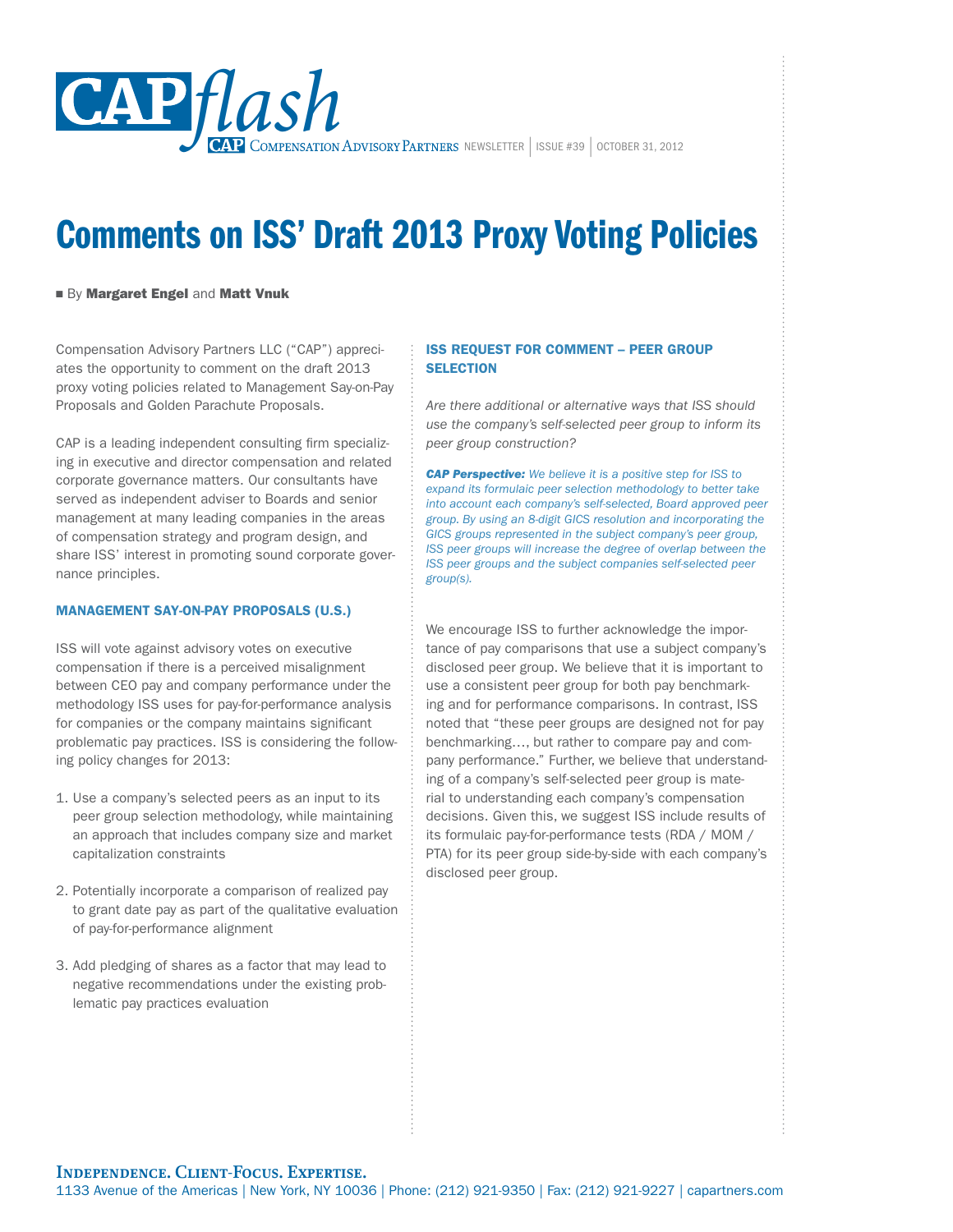*Since company size is highly correlated with levels of executive pay, what is a reasonable size range (revenue/ assets) for peer group construction?*

*CAP Perspective: We agree that ISS' current screening criteria for revenue/assets (0.45 – 2.1x subject company) is reasonable, but we believe that the current approach continues to be too formulaic. ISS should allow for a limited number of peer companies (e.g., up to 20%) to range up to 3x of subject company revenue/assets, if these companies are in the company disclosed peer group.*

*Are there additional factors that investors should consider in peer group construction for pay-for-performance evaluation?*

*CAP Perspective: We believe that more weight should be placed on the subject company's business model, even if this is done in a qualitative fashion. One of our clients manufactures consumer durable products and the ISS selected peer group is dominated by home-builders. Another client sells luxury branded products and is compared to sellers of undifferentiated low price-point merchandise. The result is a loss of credibility for ISS, since many peer companies are a poor fit in terms of business model.*

#### ISS Request for Comment – Realizable Pay

*How would you define realizable pay?*

*CAP Perspective: ISS currently uses the compensation reported in the annual proxy statement (modifying option grant date values to reflect the full option term, rather than the expected life of the options) for its quantitative pay-for-performance tests. For realizable pay, we suggest the following definition:*

- 1. 3-year average cash or cash equivalents, including Salary, any discretionary Bonus, Non-Equity Incentive Compensation (including annual and long-term cash incentive payments), Change in Non-Qualified Deferred Compensation and Pension, and All Other Compensation; each as disclosed in the Summary Compensation Table; plus
- 2. 3-year average intrinsic value of Stock Options granted during the 3 year period, valued based on the ending stock price; plus
- 3. 3-year average value of restricted shares, RSUs and performance share units granted during the 3 year period, each valued based on the ending stock price. If disclosure clearly indicates the number of performance shares actually earned, this value would be used. Otherwise the target number would be incorporated in the calculation.

The resulting value could be compared to "grant date" pay and also relative to other companies. We recognize that this is not a perfect solution, but we believe it reasonably responds to the issue of measuring realizable pay without adding undue complexity to the calculations. For example, the 3-year period corresponds to the disclosure contained in one proxy statement. We acknowledge that 3 years is a relatively short period to assess a stock option with a 10-year term, but believe it to be acceptable since the comparisons are done relative to peer companies measured during the same 3-year period and this value most directly relates to shareholder experience during the performance period being reviewed.

We are pleased that ISS has recognized the trend to focus on realizable pay rather than "grant date" pay when Committees assess a pay-for-performance relationship. However, we are disappointed that ISS only plans to use realizable pay as part of its qualitative assessment, if triggered by below par quantitative results. We urge ISS to make broader changes to its approach, by incorporating realizable pay in the Pay-TSR Alignment (PTA) test. We believe realizable pay should be used in the PTA test since realizable pay is more closely aligned with absolute shareholder returns than a construct where pay reflects the grant date value of stock options and equity awards.

*Should stock options be considered based on intrinsic value or Black-Scholes value, and what is the rationale for your choice?*

*CAP Perspective: When analyzing realizable pay, we urge ISS to consider the intrinsic value of stock options. This directly ties compensation value with performance (in this case TSR / shareholder wealth creation). In contrast, a Black-Scholes value would include valuation related to the time value of money over the remaining term of the option. Moreover, we believe all inputs to the realizable pay analysis should be accessible from compensation amounts disclosed in annual proxy statements. This would not be the case with a Black-Scholes valuation which would require additional calculations and agreement on assumptions for volatility and expected life, among other factors.*

*What should be an appropriate measurement period for realizable pay? One year, or three years, or five years or others?*

*CAP Perspective: We believe the appropriate measurement period for realizable pay is three years. This period strikes the right balance between accuracy and efficiency, since it can be calculated with the information provided in a single proxy statement.*

## ISS Request for Comment – Other

*Please feel free to add any additional information or comments on the proposed policy change.*

*CAP Perspective: We have additional comments that relate to ISS Say on Pay vote recommendations. Outlined below, we describe additional changes that we urge ISS to consider related to: a company's response to its Say on Pay shareholder support level; how ISS measures TSR for the quantitative CEO pay-for-performance assessment; ISS' policies around the rigor of performance goals; and how ISS treats multi-year long-term incentive grants.*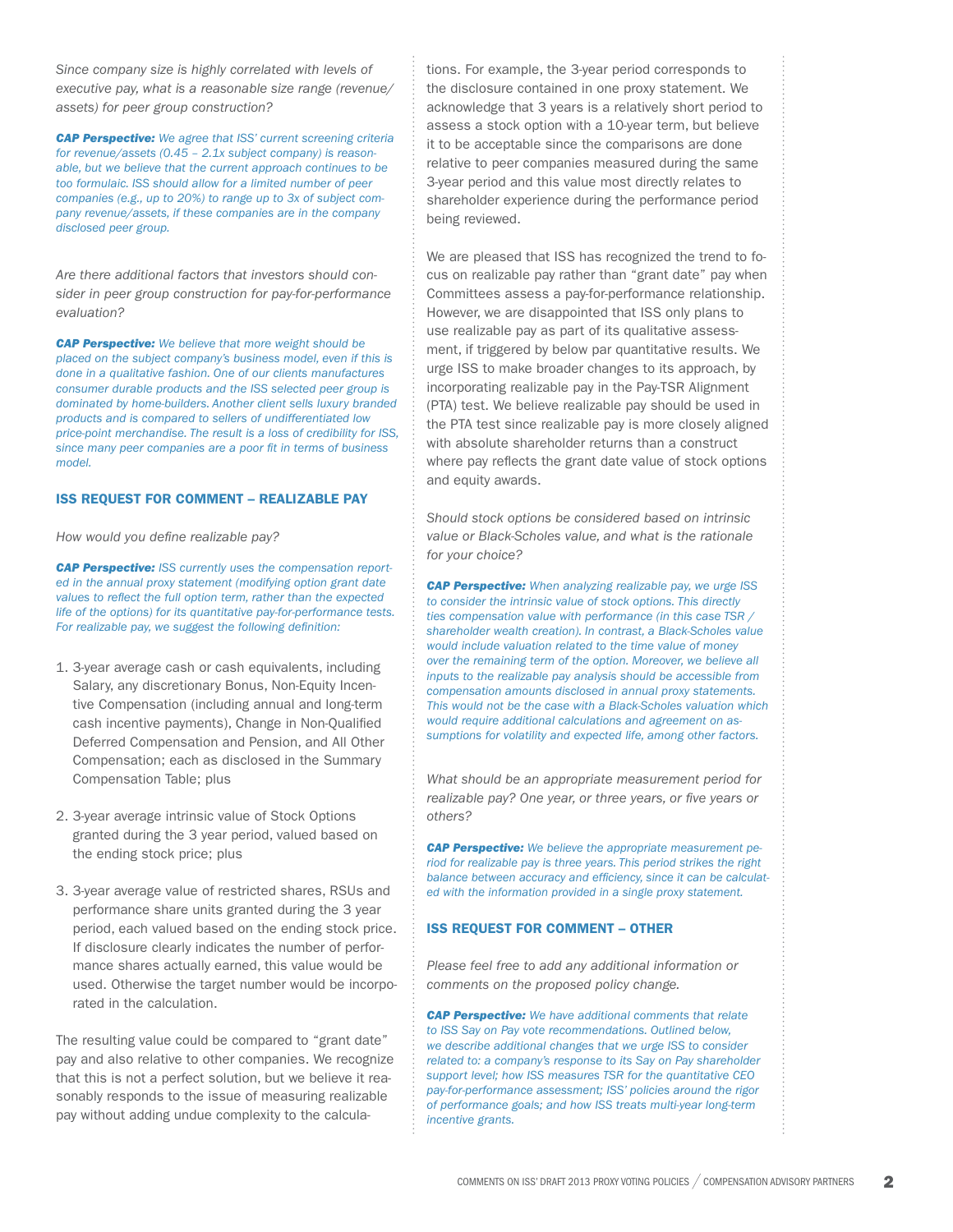# Board Response to Say-on-Pay Vote

We believe that when a high percentage of shareholders, for example, 90% or more, support a pay program, little or no year-over-year change should be expected. Therefore, we urge ISS to add to its qualitative assessment of the pay-for-performance relationship a review of prior shareholder support for the Say on Pay resolution. Given 90+% shareholder support and no substantial program changes year-over-year, ISS should recommend shareholders support a Say on Pay resolution in the subsequent year.

Alternatively, when a company receives less than 70% shareholder support for Say on Pay and pay program change is expected by ISS, we urge ISS to recognize the typical compensation program decision making calendar. For example, when Compensation Committees make final executive compensation program design decisions for the upcoming year, usually in the first quarter, they will not yet have results of the Say on Pay vote. In these instances, we urge ISS to focus on changes to compensation program design that will occur the following year as disclosed in the text of the CD&A, rather than Summary Compensation Table disclosure that reflects actions taken prior to knowledge of Say on Pay support level.

#### TSR Measurement

In line with the methodology used for SVT calculations, we urge ISS to use an average stock price at the beginning and end points of the TSR calculations used in its pay-for-performance test. Use of a 20 trading day average stock price would limit the impact of very shortterm price fluctuations on the results.

## Performance Goals – Evaluation of "Rigor"

ISS reviews the rigor of performance goals in its qualitative pay-for-performance assessment. It would be helpful to better understand the parameters for this assessment.

## Multi-year Long-term Grants

When recruiting new CEOs, companies often grant long-term incentives that are intended to make up for compensation forfeited from a previous employer (often called "make-whole" grants). In these instances, we encourage ISS to exclude these grants from the pay-for-performance testing since the grants fill a very specific need and would not be granted in the absence of forfeited compensation.

In other situations, companies make multi-year grants (sometimes called "special" or "retention" grants).

These awards are not granted annually. Instead a larger grant is made up-front, followed by a period where grants are smaller or not made at all. In these cases, the amounts disclosed in the Summary Compensation Table and Grants of Plan Based Awards Table reflect the full-value, but companies view these awards as applying to multiple years. We urge ISS to annualize such grants in their analysis, and believe it would be a more accurate representation of long-term compensation. The value of the award could be readily annualized over its vesting period. ISS could also limit the number of years over which an award could be annualized (e.g., over no more than three years).

# ISS Request for Comment – Pledging of Company Stock

ISS is considering adding pledging of company stock to the list of problematic pay practices that may result in an adverse vote recommendation. ISS noted that pledging of company stock as collateral for a loan may have a detrimental impact on shareholders if the officer is forced to sell company stock, for example to meet a margin call. Alternatively, when done prudently, hedging can provide flexibility by allowing executives access to lower cost financing without having to sell company stock to fund other purposes. The key here is balance. Excessive leverage is never a good thing and to the extent that executives do pledge shares certain safeguards should be in place.

*What would you consider a "significant" level of pledging of company stock that causes concern for investors?*

*CAP Perspective: We would consider a significant level of pledging of company stock that causes concern for investors to be an amount where the stock price could be impacted by the sale of the shares. We believe pledging of shares with a value that exceeds 5 percent of the company's market value should be considered significant.* 

*In addition to the potential impact on stock price, investors could be concerned if a margin call forces a sale, particularly during a period where the trading window is closed. This could be prevented by requiring the executive to attest that other liquid assets, unrelated to company stock, are readily available to satisfy any potential margin call. Finally, stock ownership guidelines and policies prohibiting hedging should be in place to ensure that the executive remains invested in the company stock, even while pledging a portion of shares owned.*

*If pledging raises concerns significant enough to warrant voting action, should this action be directed at the (i) management say-on-pay proposal (if available), (ii) the board, or (iii) members of one of the board committees (e.g., Audit, Governance, Compensation – please specify)?*

*CAP Perspective: If pledging of shares is significant enough to warrant remedial action and ISS plans for this to influence its vote recommendations, we urge ISS to direct their concern regarding pledging to the Say on Pay vote. Pledging would be ad-*